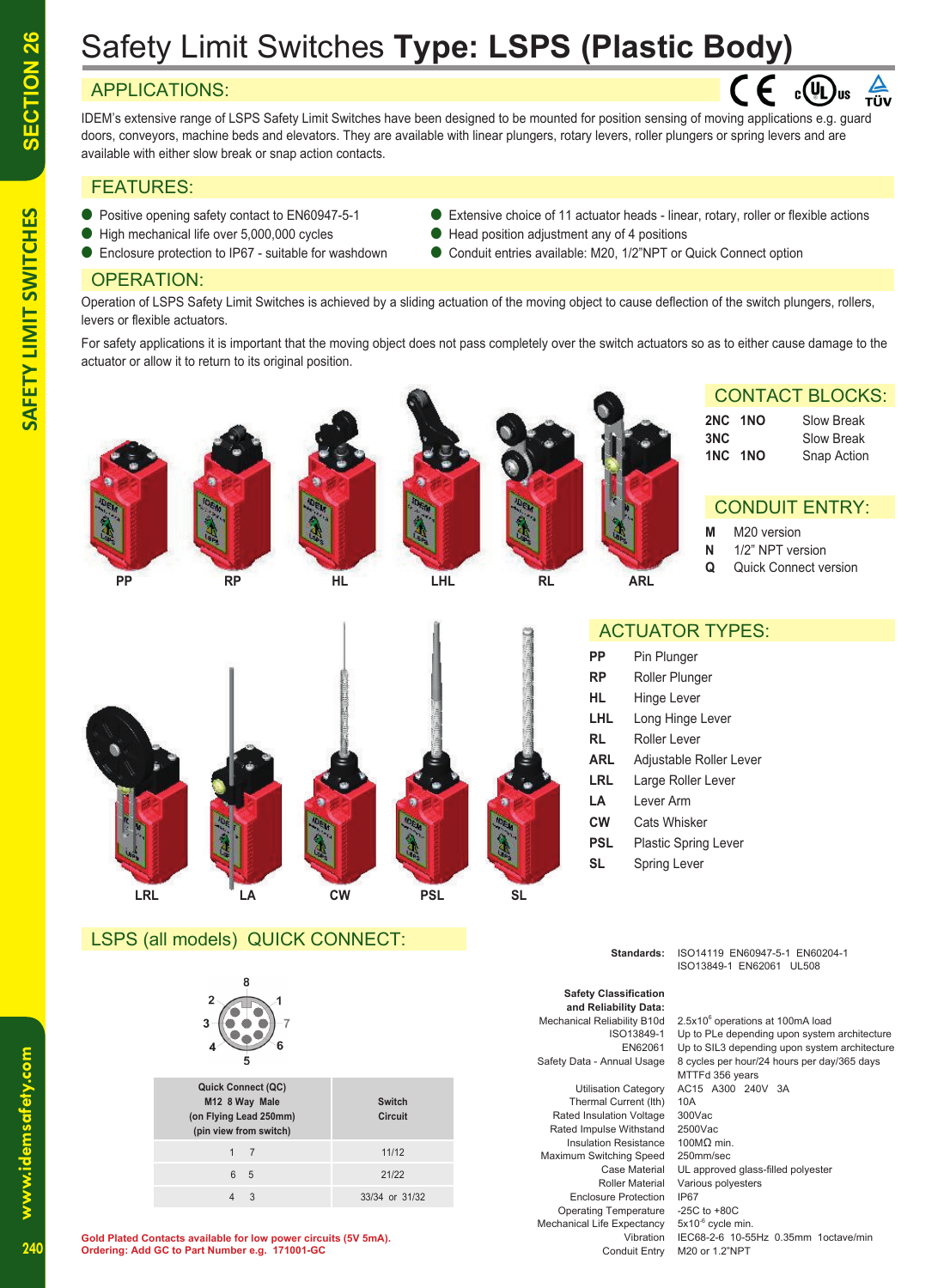

LSPS PIN PLUNGER:



Incorrect



Correct

| <b>PIN PLUNGER</b>                                                                   |
|--------------------------------------------------------------------------------------|
| <b>Contacts</b>                                                                      |
| 2NC 1NO                                                                              |
| 3NC                                                                                  |
| 1NC 1NO Snap                                                                         |
| 76<br>2.50 3.50<br>0 <sub>mm</sub><br>$11 - 12$<br>$21 - 22$<br>$33 - 34$<br>2NC/INO |
|                                                                                      |

| <b>PIN PLUNGER</b> | <b>SALES NUMBERS</b> |            |        |
|--------------------|----------------------|------------|--------|
| <b>Contacts</b>    | <b>M20</b>           | $1/2$ "NPT | QC12   |
| 2NC 1NO            | 171001               | 171002     | 171003 |
| 3NC                | 171004               | 171005     | 171006 |
| 1NC 1NO Snap       | 171007               | 171008     | 171009 |
|                    |                      |            |        |

Incorrect



Correct

LSPS ROLLER PLUNGER:





| <b>ROLLER PLUNGER</b> | <b>SALES NUMBERS</b> |                |        |
|-----------------------|----------------------|----------------|--------|
| <b>Contacts</b>       | <b>M20</b>           | <b>1/2"NPT</b> | QC12   |
| 2NC 1NO               | 171010               | 171011         | 171012 |
| 3NC                   | 171013               | 171014         | 171015 |
| 1NC 1NO Snap          | 171016               | 171017         | 171018 |



### LSPS HINGE LEVER:





| <b>HINGE LEVER</b> | <b>SALES NUMBERS</b> |                |        |
|--------------------|----------------------|----------------|--------|
| <b>Contacts</b>    | <b>M20</b>           | <b>1/2"NPT</b> | QC12   |
| 2NC 1NO            | 171019               | 171020         | 171021 |
| 3NC                | 171022               | 171023         | 171024 |
| 1NC 1NO Snap       | 171025               | 171026         | 171027 |



**Gold Plated Contacts available for low power circuits (5V 5mA). Ordering: Add GC to Part Number e.g. 171001-GC**

SECTION 26

www.idemsafety.com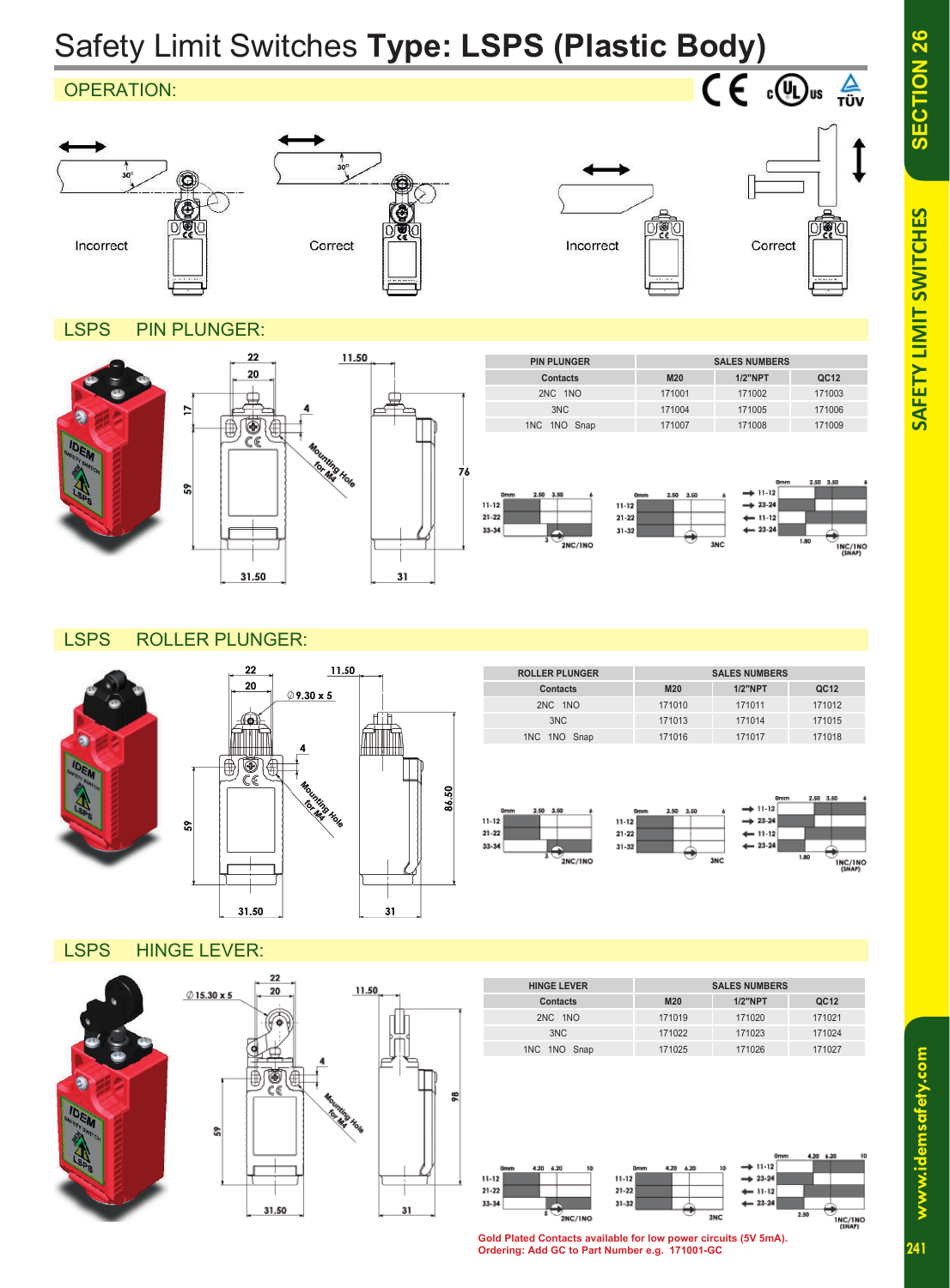# Safety Limit Switches **Type: LSPS (Plastic Body)**





LSPS LONG HINGE LEVER:





**SMC** 

LSPS ROLLER LEVER:





| <b>ROLLER LEVER</b> | <b>SALES NUMBERS</b> |            |        |
|---------------------|----------------------|------------|--------|
| Contacts            | <b>M20</b>           | $1/2$ "NPT | QC12   |
| 2NC 1NO             | 171037               | 171038     | 171039 |
| 3NC                 | 171040               | 171041     | 171042 |
| 1NC 1NO Snap        | 171043               | 171044     | 171045 |



2NC/INO





**INC/INO** 

LSPS LARGE ROLLER LEVER:





| <b>LARGE ROLLER LEVER</b> | <b>SALES NUMBERS</b> |                |        |
|---------------------------|----------------------|----------------|--------|
| <b>Contacts</b>           | <b>M20</b>           | <b>1/2"NPT</b> | QC12   |
| 2NC 1NO                   | 171046               | 171047         | 171048 |
| 3NC                       | 171049               | 171050         | 171051 |
| 1NC 1NO Snap              | 171052               | 171053         | 171054 |







LSPS ADJUSTABLE ROLLER LEVER:





| <b>ADJUSTABLE ROLLER LEVER</b> | <b>SALES NUMBERS</b> |                |        |
|--------------------------------|----------------------|----------------|--------|
| <b>Contacts</b>                | <b>M20</b>           | <b>1/2"NPT</b> | QC12   |
| 2NC 1NO                        | 171055               | 171056         | 171057 |
| 3NC                            | 171058               | 171059         | 171060 |
| 1NC 1NO Snap                   | 171061               | 171062         | 171063 |



**Gold Plated Contacts available for low power circuits (5V 5mA). Ordering: Add GC to Part Number e.g. 171028-GC**